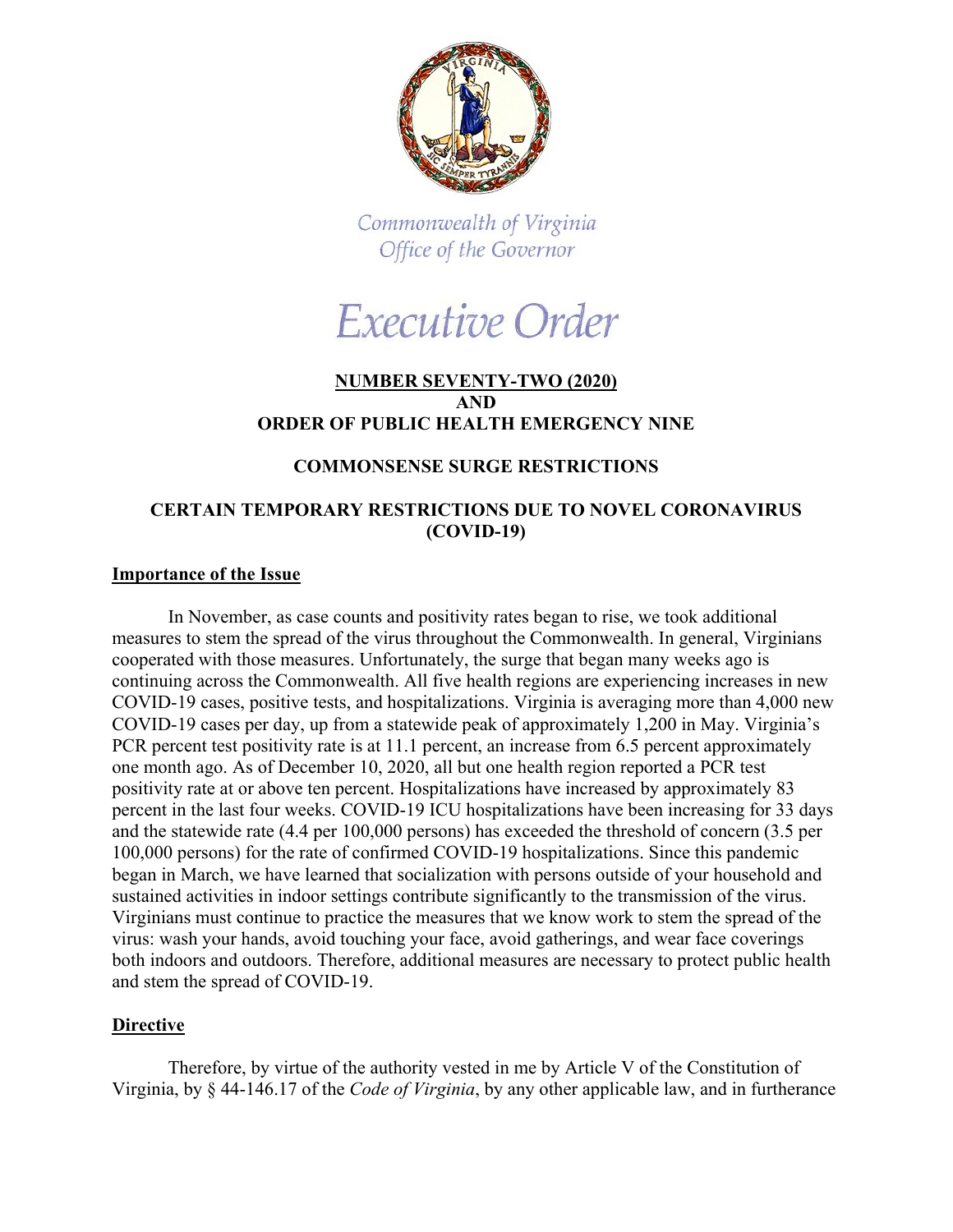of Amended Executive Order 51 (2020), and by virtue of the authority vested in the State Health Commissioner pursuant to §§ 32.1-13, 32.1-20, and 35.1-10 of the *Code of Virginia*, the following is ordered:

## **I. MODIFIED STAY AT HOME ORDER**

All individuals in Virginia should remain at their place of residence between the hours of 12:00 a.m. and 5:00 a.m. Individuals may leave their residences for the purposes of:

- a. Obtaining food, beverages, goods, or services as permitted in this Order;
- b. Seeking medical attention, essential social services, governmental services, assistance from law enforcement, or emergency services;
- c. Taking care of other individuals or animals;
- d. Traveling required by court order or to facilitate child custody, visitation, or child care;
- e. Engaging in exercise, provided individuals comply with social distancing requirements;
- f. Traveling to and from one's residence, place of worship, or work;
- g. Traveling to and from an educational institution;
- h. Volunteering with organizations that provide charitable or social services; or
- i. Leaving one's residence due to a reasonable fear for health or safety, at the direction of law enforcement, or at the direction of another government agency.

## **II. RESTRICTIONS**

## **A. BUSINESS RESTRICTIONS**

#### **1. All Businesses**

Any business not listed in Section II, subsections A or C below must adhere to the Guidelines for All Business Sectors expressly incorporated by reference herein *as best practices*. This guidance is located [here.](https://www.governor.virginia.gov/media/governorvirginiagov/governor-of-virginia/pdf/Forward-Virginia-Phase-Three-Guidelines-December-2020.pdf)

## **2. Restaurants, Dining Establishments, Food Courts, Breweries, Microbreweries, Distilleries, Wineries, and Tasting Rooms**

Restaurants, dining establishments, food courts, breweries, microbreweries, distilleries, wineries, and tasting rooms may continue to operate delivery, take-out, and indoor and outdoor service, provided such businesses comply with the Guidelines for All Business Sectors, and sector-specific guidance for restaurant and beverage services incorporated by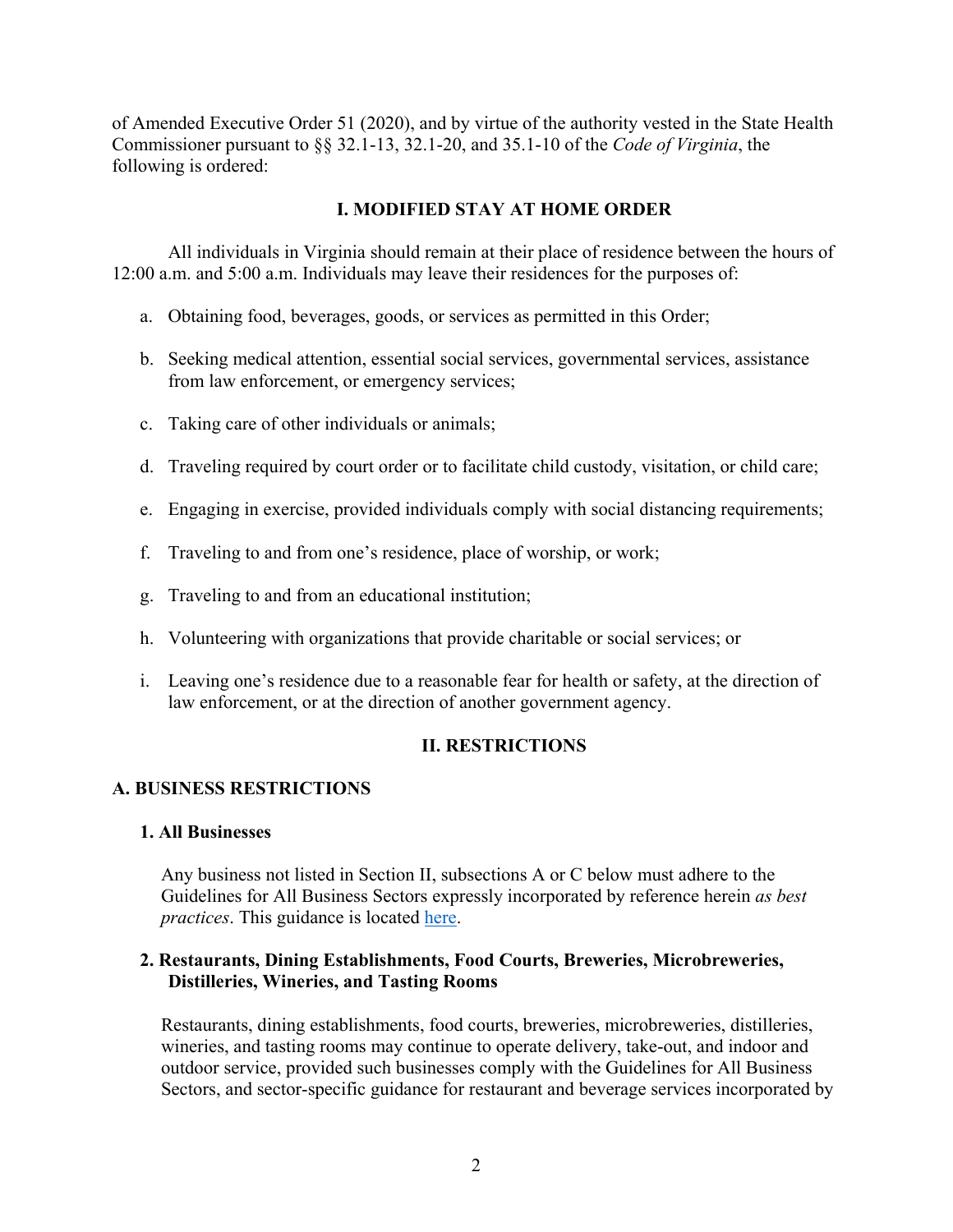reference herein. Such guidance includes, but is not limited to, the following requirements:

- a. No alcoholic beverage shall be sold, consumed, or possessed on premises after 10:00 p.m. in any restaurant, dining establishment, food court, brewery, microbrewery, distillery, winery, or tasting room. Alcoholic beverages may continue to be sold via delivery or take-out after 10:00 p.m., as permitted by existing regulations promulgated by the Virginia Alcoholic Beverage Control Authority.
- b. Closure of all dining and congregation areas in restaurants, dining establishments, food courts, breweries, microbreweries, distilleries, wineries, and tasting rooms between the hours of 12:00 a.m. and 5:00 a.m. Restaurants, dining establishments, food courts, breweries, microbreweries, distilleries, wineries, and tasting rooms may continue to offer delivery and take-out services between the hours of 12:00 a.m. and 5:00 a.m.
- c. All parties must be separated by at least six feet, including in the bar area. Tables at which dining parties are seated must be positioned six feet apart from other tables. If tables are not movable, parties must be seated at least six feet apart, including in the bar area.
- d. Customers may be provided with self-service options. Facilities must provide hand sanitizer at food lines and require the use of barriers (e.g., gloves or deli paper) when employees or patrons touch common utensils. Food lines must be monitored by trained staff at all times of operation, and serving utensils must be changed hourly.
- e. Employees must wear face coverings over their nose and mouth while working at their place of employment.
- f. Patrons must wear face coverings, except while eating or drinking.
- g. Routine cleaning and disinfection of frequently-contacted surfaces must be conducted every 60 minutes during operation. Tabletops must be cleaned in between patrons.
- h. Bar seats and congregating areas of restaurants must be closed to patrons except for through-traffic. Non-bar seating in the bar area (i.e., tables or counter seats that do not line up to a bar or food service area) may be used for customer seating as long as a minimum of six feet is provided between parties at tables.
- i. If any such business cannot adhere to these requirements, it must close.

#### **3. Farmers' Markets**

Farmers' markets may continue to operate, provided such businesses comply with the Guidelines for All Business Sectors and the sector-specific guidelines for farmers' markets incorporated by reference herein. Such guidance includes, but is not limited to, the following requirements: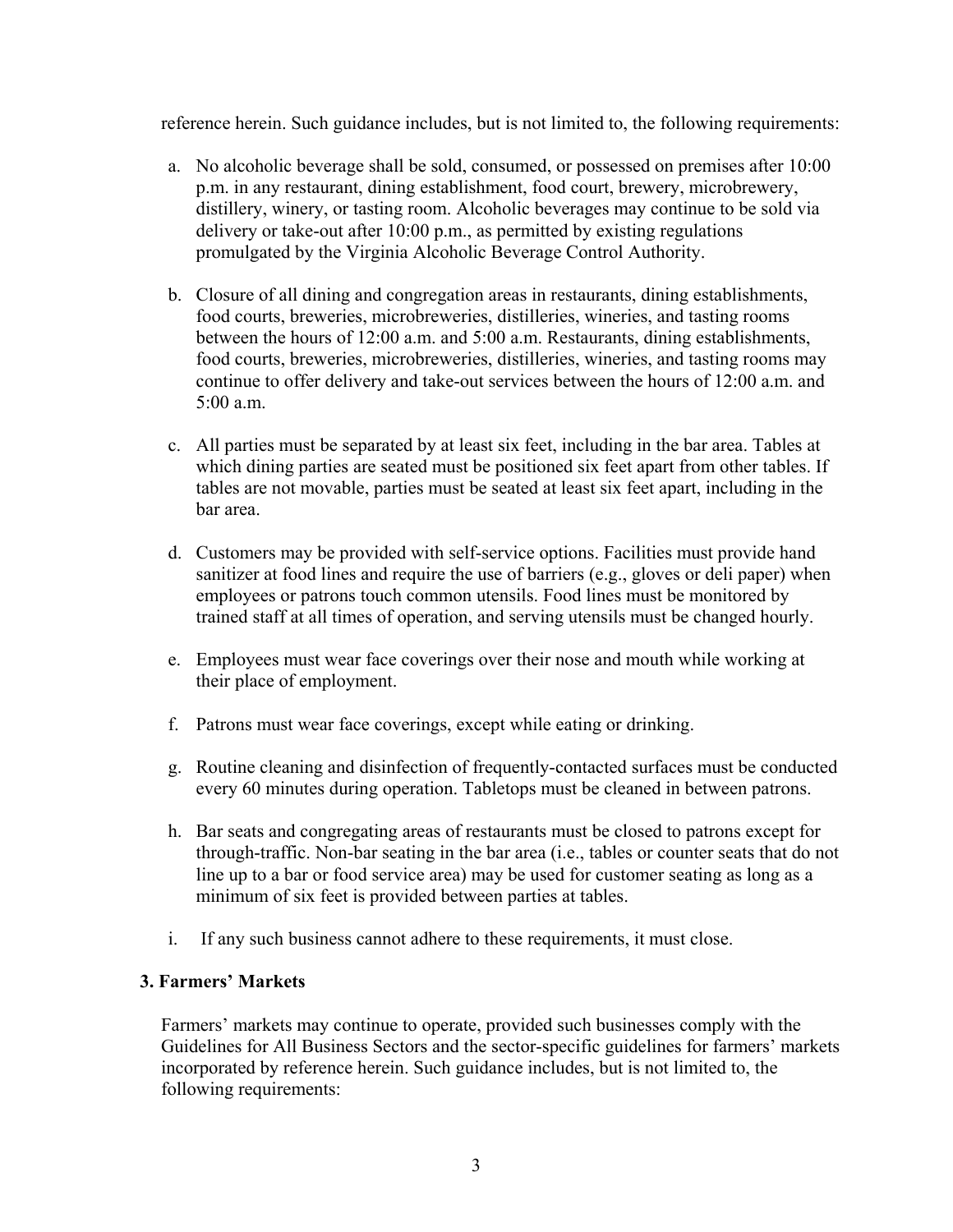- a. Employees and patrons must maintain at least six feet of physical distancing between individuals who are not Family members, as defined below in section II, subsection D, paragraph 2, at all times. Employees and vendors must, where possible, configure operations to avoid congestion or congregation points.
- b. Employees and vendors must wear face coverings over their nose and mouth while working at their place of employment.
- c. Employees and vendors must routinely clean and disinfect frequently-contacted surfaces during operation.
- d. Patrons must wear face coverings over their nose and mouth according to Section III.
- e. Farmers' markets must promote frequent and thorough hand washing, including by providing employees, customers, visitors, the general public, and other persons entering into the place of employment with a place to wash their hands. If soap and running water are not immediately available, provide hand sanitizers.
- f. If any such business cannot adhere to these requirements, it must close.

# **4. Brick and Mortar Retail Businesses Not Listed in Section II, Subsection C, Paragraph 1 (Non-Essential Retail)**

Any brick and mortar retail business not listed in section II, subsection C, paragraph 1 below may continue to operate, provided such business complies with the Guidelines for All Business Sectors and the sector-specific guidance for brick and mortar retail expressly incorporated by reference herein. Such guidance includes, but is not limited to, the following requirements:

- a. Employees and patrons must maintain at least six feet of physical distancing between individuals who are not Family members, as defined below in section II, subsection D, paragraph 2, at all times.
- b. Employees must wear face coverings over their nose and mouth while working at their place of employment.
- c. Patrons must wear face coverings over their nose and mouth according to Section III.
- d. If any such business cannot adhere to these requirements, it must close.

## **5. Fitness and Exercise Facilities**

Fitness centers, gymnasiums, recreation centers, sports facilities, and exercise facilities may continue to operate indoor and outdoor activities, provided such businesses comply with the Guidelines for All Business Sectors and the sector-specific guidelines for fitness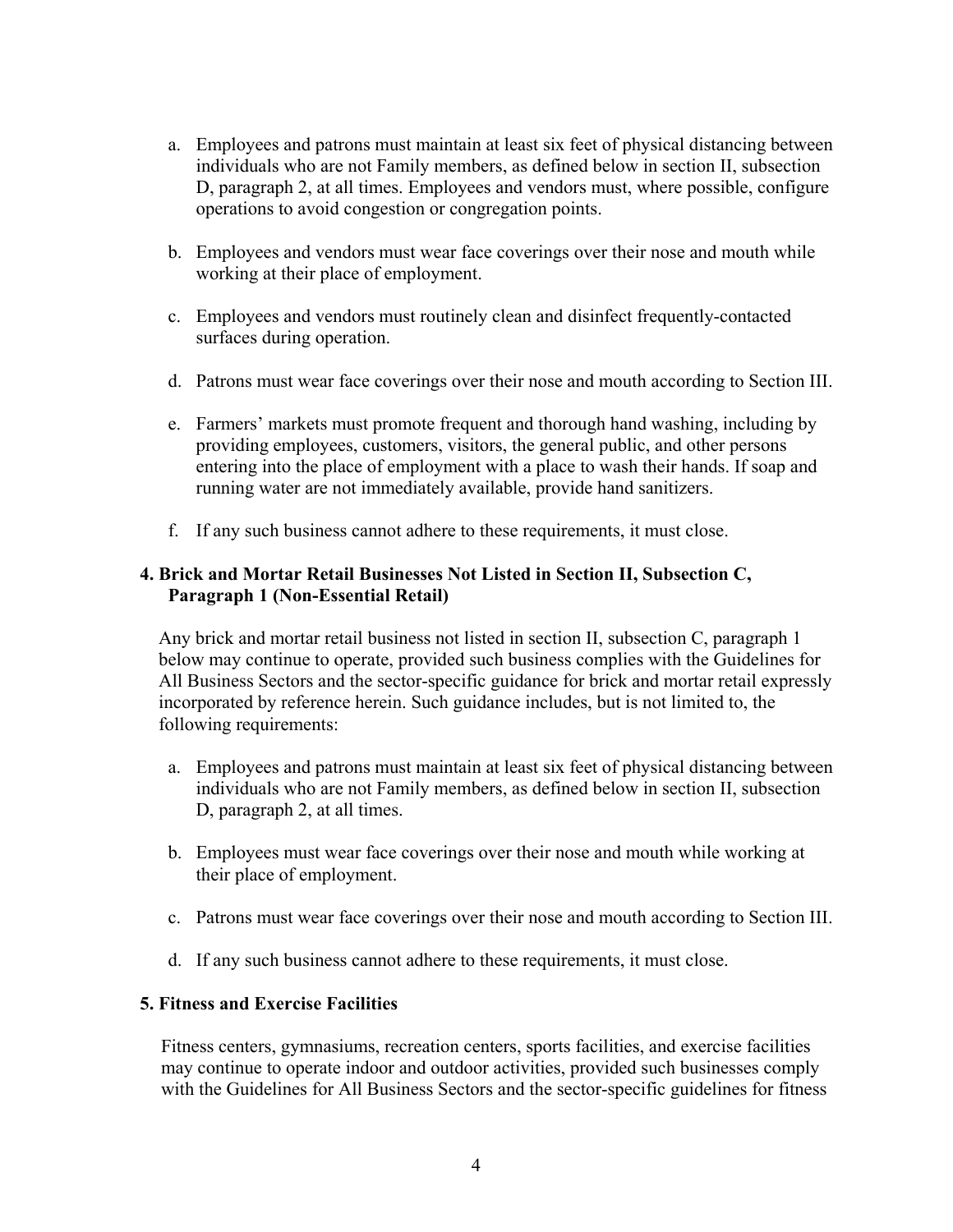and exercise facilities expressly incorporated by reference herein. Such guidance includes, but is not limited to, the following requirements:

- a. Patrons, members, and guests who are not Family members as defined below must remain at least ten feet apart during all activities except where necessary for the physical safety of an individual.
- b. Instructors and all participants of group exercise and fitness classes who are not Family members as defined below must maintain at least ten feet of physical distancing between each other at all times, with the exception of swimming lessons, where parents or guardians may support a participant during class, and instructors may have contact with swimmers when necessary.
- c. Occupancy must be limited to 75 percent of the lowest occupancy load on the certificate of occupancy.
- d. The total number of attendees (including both participants and instructors) in all group exercise and fitness classes cannot exceed the lesser of 75 percent of the minimum occupancy load on the certificate of occupancy or 10 persons.
- e. Hot tubs, spas, splash pads, spray pools, and interactive play features, except water slides, must be closed.
- f. Outdoor and indoor swimming pools may be open, provided occupancy is limited to no more than 75 percent of the lowest occupancy load on the certificate of occupancy and all swimmers maintain at least ten feet of physical distance from others who are not Family members as defined below in section II, subsection D, paragraph 2.
- g. Employees working must wear face coverings over their nose and mouth while working at their place of employment. Lifeguards responding to distressed swimmers are exempt from this requirement.
- h. Patrons must wear face coverings over their nose and mouth according to Section III.
- i. Employers must ensure cleaning and disinfection of shared exercise equipment after each use.
- j. Businesses must promote frequent and thorough hand washing, including by providing employees, customers, visitors, the general public, and other persons entering into the place of employment with a place to wash their hands. If soap and running water are not immediately available, provide hand sanitizers.
- k. If any such business cannot adhere to these requirements, it must close.

#### **6. Personal Care and Personal Grooming Services**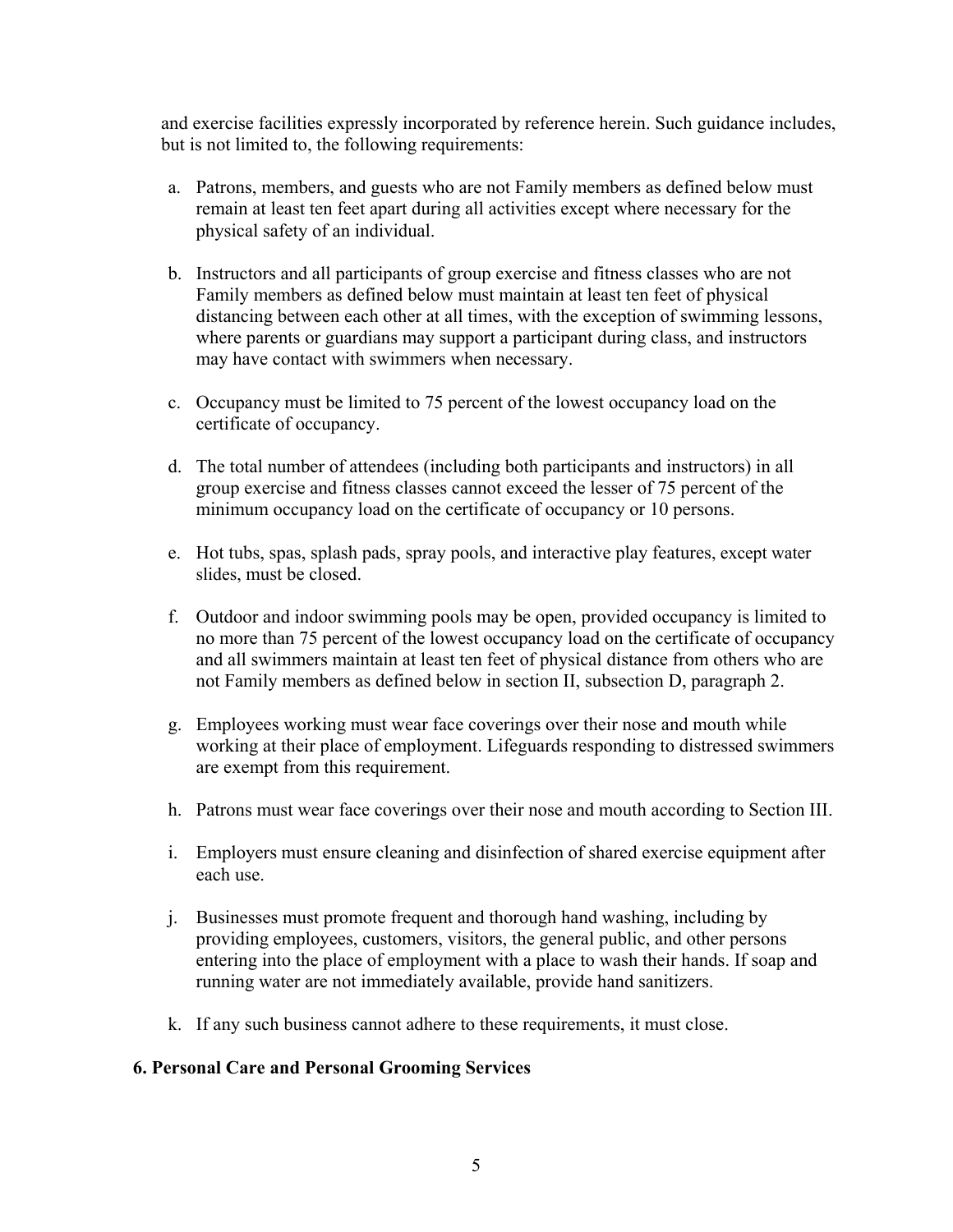Beauty salons, barbershops, spas, massage centers, tanning salons, tattoo shops, and any other location where personal care or personal grooming services are performed may continue to operate, provided such businesses comply with the Guidelines for All Business Sectors and the sector-specific guidelines for personal care and personal grooming services expressly incorporated by reference herein. Such guidance includes, but is not limited to, the following requirements:

- a. Service providers must maintain at least six feet of physical distancing between work stations.
- b. Service providers and employees must wear face coverings over their nose and mouth while working at their place of employment.
- c. Provide face coverings for clients or ask that clients bring a face covering with them, which they must wear during the service, except when treating the areas of the nose and mouth.
- d. Routine cleaning and disinfection of frequently contacted surfaces must be conducted every 60 minutes of operation. All personal care and personal grooming tools should be cleaned and disinfected after each use. If that is not possible, such items must be discarded.
- e. If any such business cannot adhere to these requirements, it must close.

## **7. Campgrounds**

Privately-owned campgrounds as defined in § 35.1-1 of the *Code of Virginia* may continue to operate provided they comply with the Guidelines for All Business Sectors and the sector-specific guidelines for campgrounds, which are expressly incorporated by reference herein. Such guidance includes, but is not limited to, the following requirements:

- a. Employees must wear face coverings over their nose and mouth while working at their place of employment.
- b. Patrons must wear face coverings over their nose and mouth in accordance with Section III.
- c. Businesses must promote frequent and thorough hand washing, including by providing employees, customers, visitors, the general public, and other persons entering into the place of employment with a place to wash their hands. If soap and running water are not immediately available, provide hand sanitizers.
- d. If any such business cannot adhere to these requirements, it must close.

## **8. Indoor Shooting Ranges**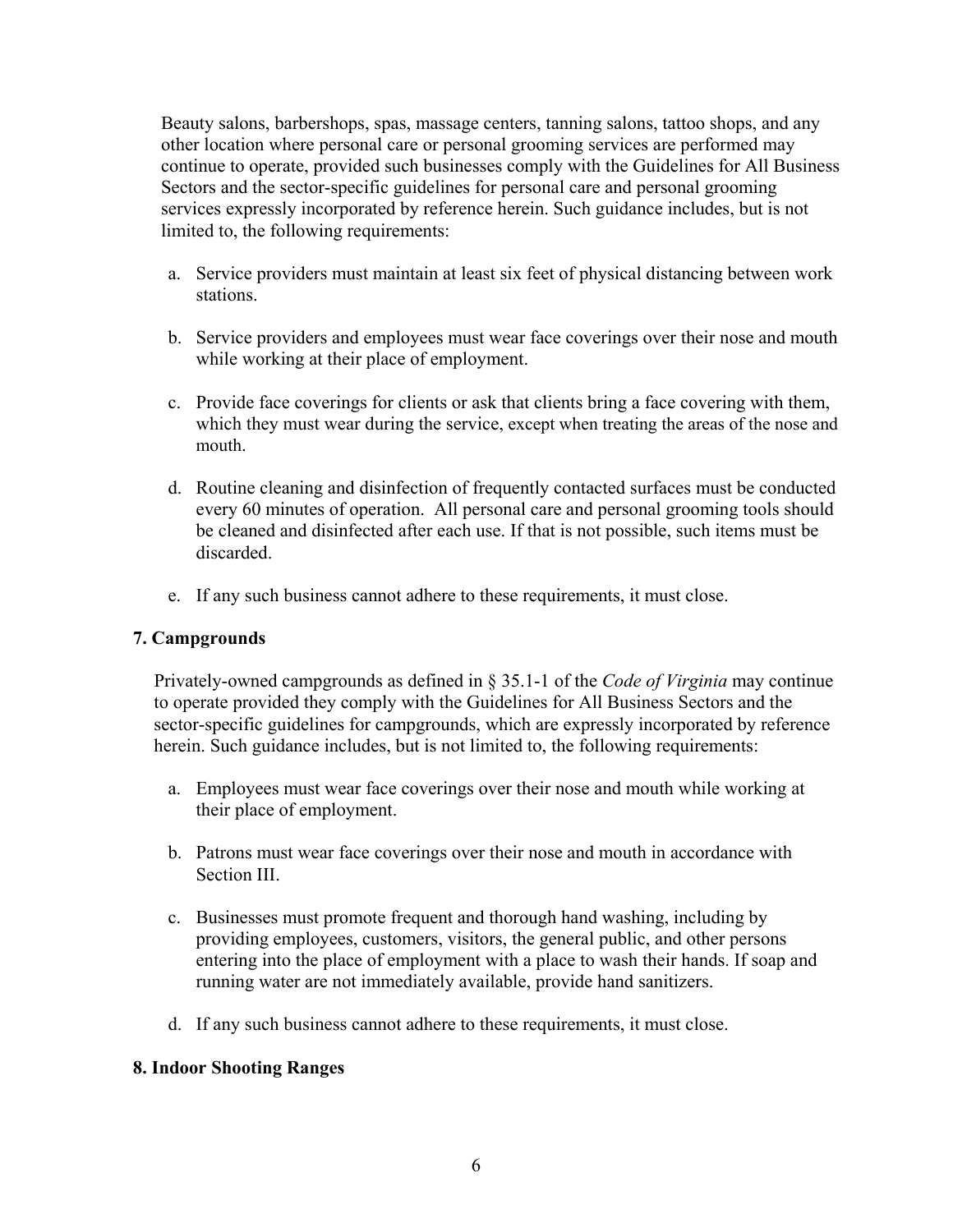Indoor shooting ranges may continue to operate, provided they comply with the following requirements:

- a. Employees and patrons must maintain at least six feet of physical distancing between individuals who are not Family members as defined below in section II, subsection D, paragraph 2 at all times.
- b. Employees must wear face coverings over their nose and mouth while working in their place of employment.
- c. Perform thorough cleaning and disinfection of frequently-contacted surfaces every 60 minutes of operation, while disinfecting all equipment between each customer use and prohibiting the use of equipment that cannot be thoroughly disinfected.
- d. Patrons must wear face coverings over their nose and mouth according to Section III.
- e. If any such indoor shooting range cannot adhere to these requirements, it must close.

#### **9. Public Beaches**

All public beaches as defined in § 10.1-705 of the *Code of Virginia* may remain open to individual and family recreational activity. All such public beaches, must comply with the requirements below.

- a. Require beachgoers to practice physical distancing of at least six feet between each person unless they are with Family members as defined in section II, subsection D, paragraph 2.
- b. Prohibit gatherings of more than 10 people in accordance with section II, subsection B.
- c. Implement and adhere to a cleaning schedule for all high-touch surfaces made of plastic or metal such as benches and railings that includes cleaning at least every two hours between the hours of 9 a.m. and 6 p.m.
- d. Establish, train, and deploy a team to educate and promote compliance with beach rules and refer cases of noncompliance to public safety personnel, if appropriate.
- e. Establish procedures for temporary beach closure or access limitations in the event of overcrowding.
- f. Ensure adequate personal protective equipment for all lifeguards.
- g. Perform a disinfectant-level cleaning of all public restrooms every two hours with an EPA-approved disinfectant by staff or volunteers trained to follow Centers for Disease Control and Prevention (CDC) guidance on cleaning and disinfecting.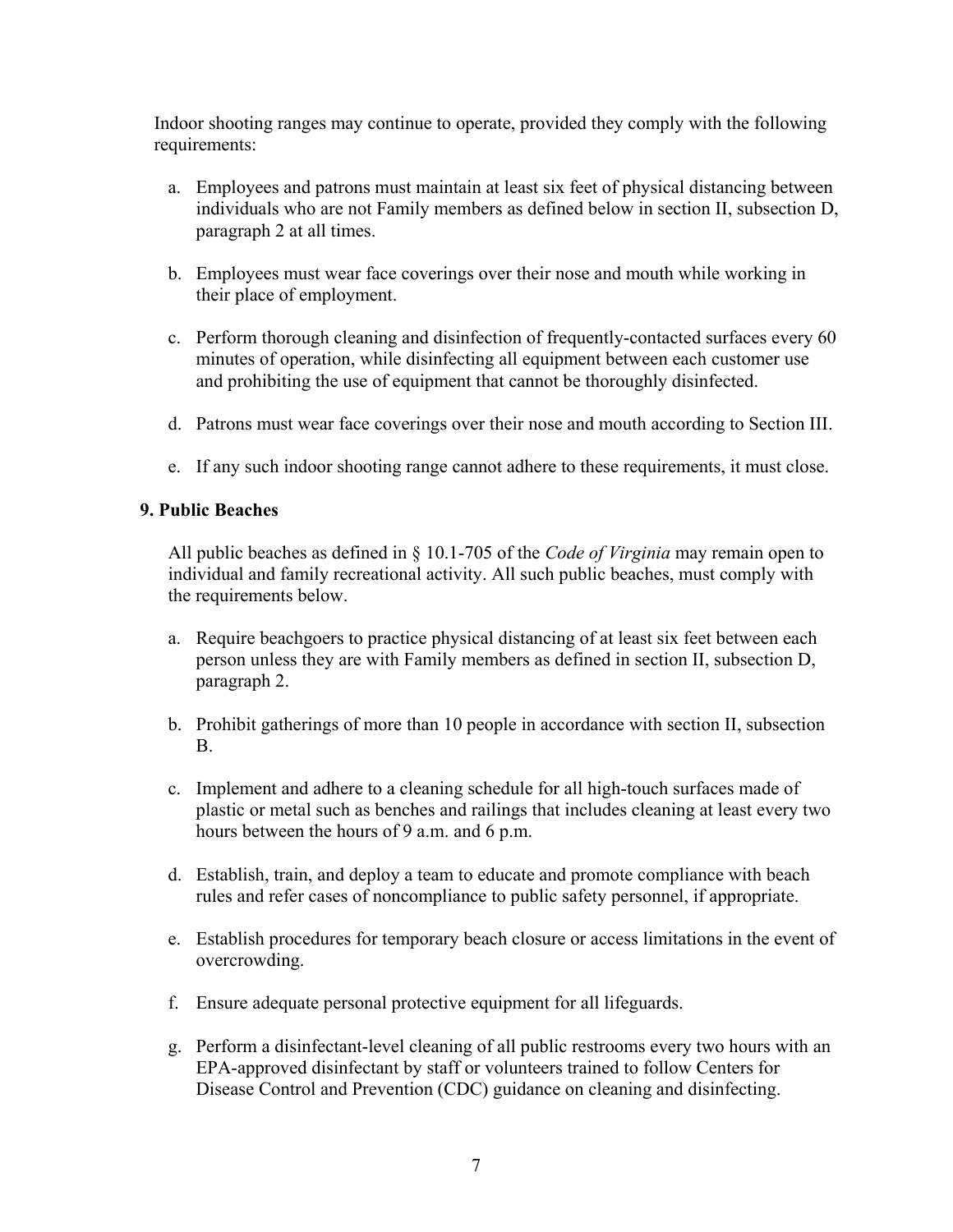- h. For chair and umbrella rental companies, require vendors to set up chairs and umbrellas for customers, maintain at least six feet of distance between groups, and clean equipment between rentals following Environmental Protection Agency and CDC guidelines on cleaning and disinfecting.
- i. Post signage at all public access points to the beaches and other "cluster prone" areas providing health reminders regarding physical distancing, gathering prohibitions, options for high risk individuals, and staying home if sick. Messaging must be specific to location.
- j. Each locality shall provide daily metrics to its local health department to include beach closures, complaint incidents, police reports of violence related to enforcement, and number of reports of noncompliance to be submitted each Monday.
- k. All employees and contract workers must wear a cloth face covering when not able to practice physical distancing following CDC Use of Face Cloth Coverings guidance.
- l. All employees and contract workers must have access to soap and water or hand sanitizer containing at least 60 percent alcohol, and locality should provide best hygiene practices to employees on a regular basis, including washing hands often with soap and water for at least 20 seconds and practicing respiratory etiquette protocols.
- m. Each locality shall require all employees and contract workers to take their temperature before reporting to work and direct such employees not to report to work if they have a fever of over 100.4 degrees, have experienced chills, or have been feverish in the last 72 hours.
- n. Individuals must wear face coverings over their nose and mouth in accordance with Section III.
- o. Follow enhanced workplace safety best practices outlined in the Guidelines for All Business Sectors.

#### **10. Racetracks and Speedways**

Outdoor racetracks may remain open for racing events, provided such businesses comply with the Guidelines for All Business Sectors and the sector-specific guidelines for racetracks expressly incorporated by reference herein. Such guidance includes, but is not limited to, the following requirements:

- a. The event must be held at locations with the ability to restrict access (i.e., barriers and gating).
- b. All individuals must maintain at least six feet of physical distancing between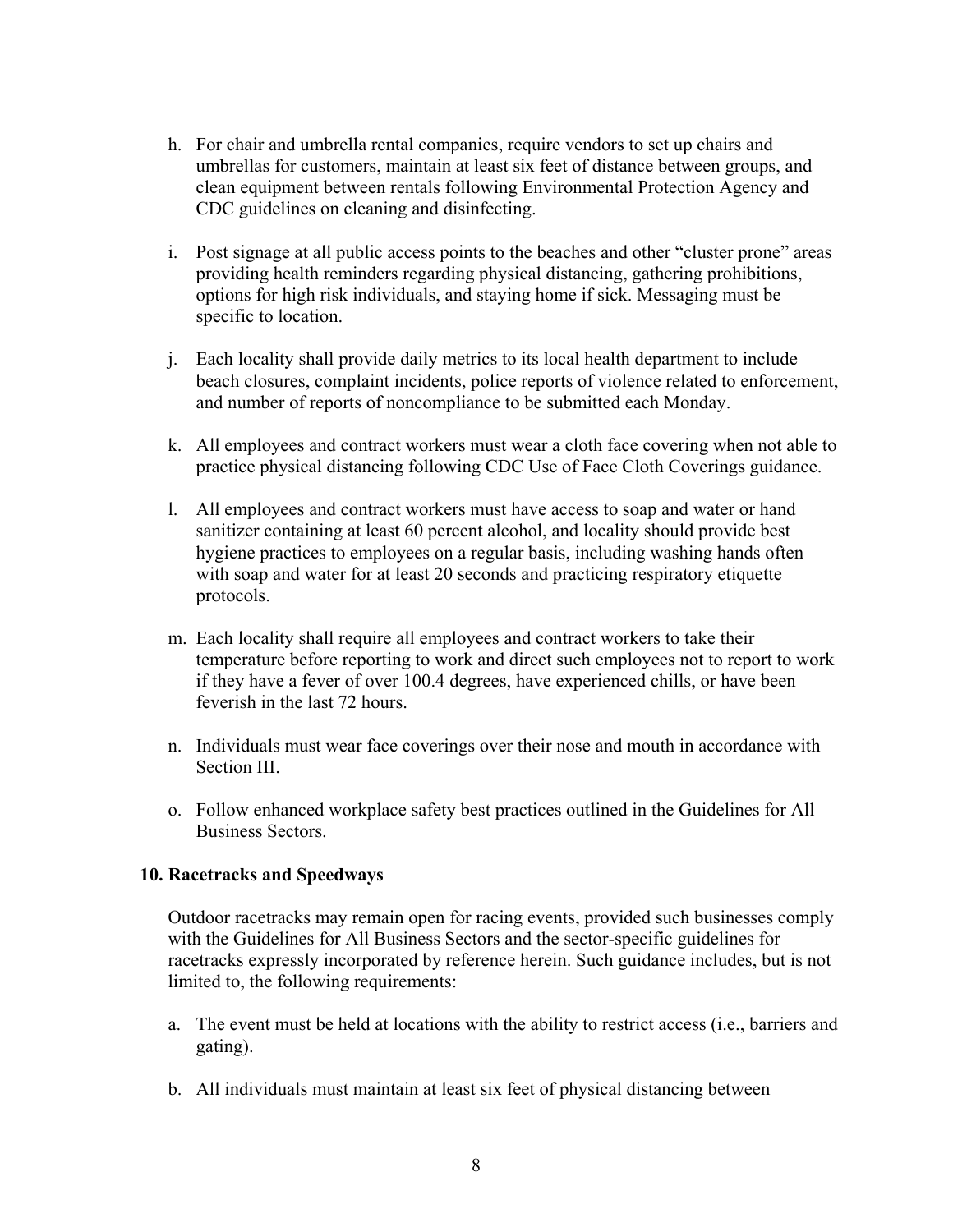themselves and other participants who are not Family members as defined below.

- c. Food services must adhere to the sector-specific guidance for restaurant and beverage services and camping areas must adhere to the sector-specific guidance for campgrounds.
- d. The total number of patrons cannot exceed the lesser of 30 percent of the lowest occupancy load on the certificate of occupancy, if applicable, or 250 persons.
- e. Employees must wear face coverings while working in their place of employment.
- f. Patrons must wear face coverings over their nose and mouth in accordance with Section III.
- g. Prohibit gatherings of more than 10 people in accordance with section II, subsection B.

#### **11. Large Outdoor Amusement Parks and Zoos**

Large Outdoor Amusement Parks and Zoos are outdoor amusement parks and zoos comprised of at least 25 acres of land that contain one or more permanent amusement exhibits or rides and that host at least 500,000 visitors annually.

- a. Total occupancy for the venue must not exceed 50 percent the combined occupancy load on the certificates of occupancy for all areas of the venue.
- b. Install visible markers for queue lines that separate people by six feet of physical distance.
- c. Create a guest flow plan of modified queue lines into and within the facility. Determine areas likely to become bottlenecks or pinch points and adjust guest flow accordingly.
- d. Patrons must wear face coverings over their nose and mouth in accordance with Section III.
- e. Employees must wear face coverings over their nose and mouth while working at their place of employment.
- f. Venues must promote frequent and thorough hand washing, including by providing employees, customers, visitors, the general public, and other persons with a place to wash their hands. If soap and running water are not immediately available, provide hand sanitizers.
- g. Venues should screen patrons for COVID-19 symptoms prior to admission to the venue. Patrons should be asked if they are currently experiencing fever (100.4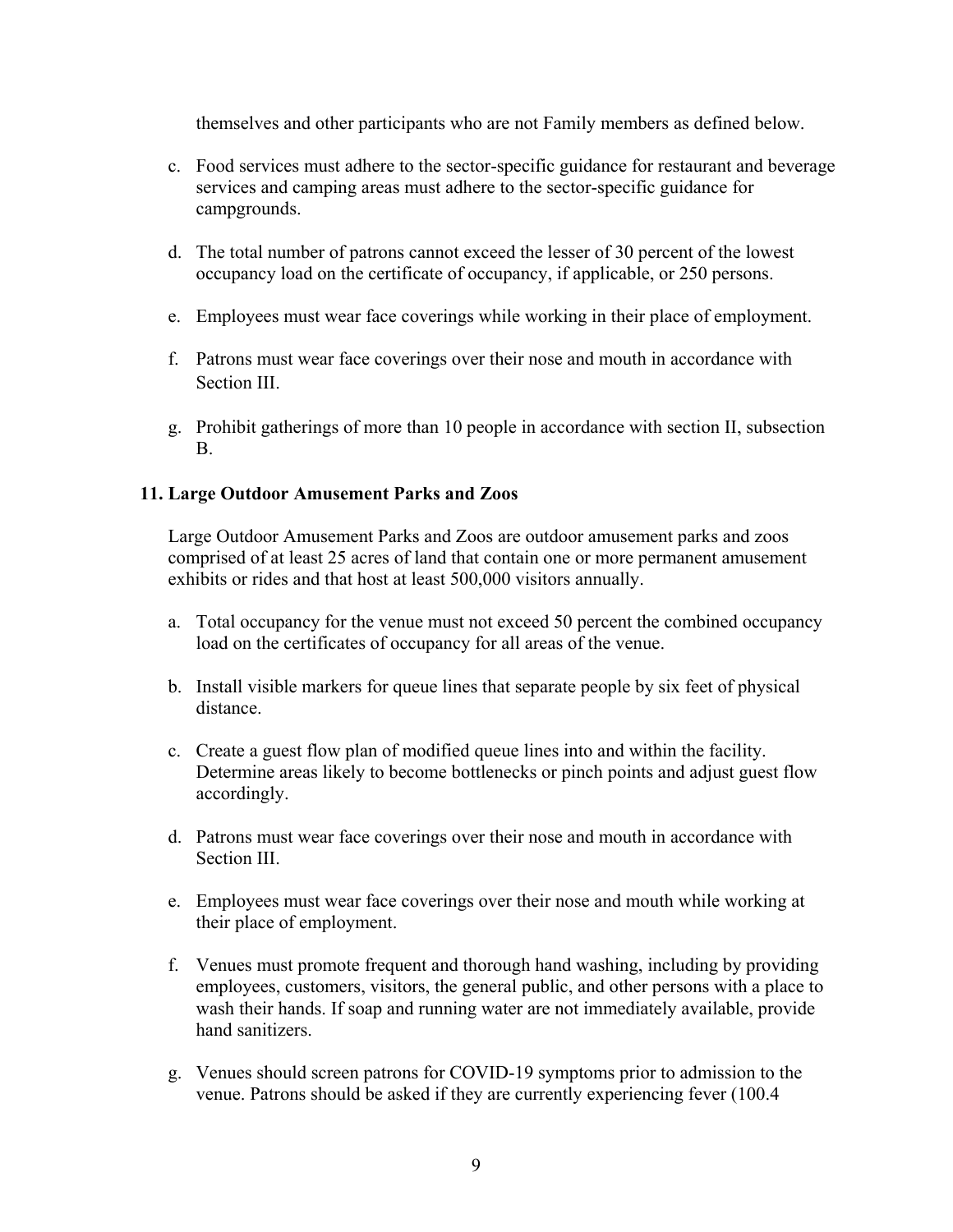degrees Fahrenheit or higher) or a sense of having a fever, a new cough that cannot be attributed to another health condition, new shortness of breath that cannot be attributed to another health condition, new chills that cannot be attributed to another health condition, a new sore throat that cannot be attributed to another health condition, or new muscle aches that cannot be attributed to another health condition or specific activity (such as physical exercise). Anyone experiencing symptoms should not be permitted in the facility. Screenings should be conducted in accordance with applicable privacy and confidentiality laws and regulations.

- h. Any ride, attraction, or theatre at an amusement park that is located indoors, or has queue lines indoors, must remain closed. The amusement park may open indoor restaurants, concessions, gifts shops or retail spaces, and restrooms. On site retail, recreation and fitness, cabins, and food establishments must follow the requirements and guidelines specific to those establishments.
- i. All private bookings are limited to 10 people and must comply with Section II, subsection B, paragraph 1.
- j. If any such venue cannot adhere to these requirements, it must close.

#### **12. Entertainment and Amusement Businesses**

Performing arts venues, concert venues, sports venues, convention centers, expos, movie theaters, museums, aquariums, fairs, carnivals, public and private social clubs, botanical gardens, entertainment centers, historic horse racing facilities, bowling alleys, skating rinks, arcades, trampoline parks, arts and craft facilities, escape rooms, amusement parks and zoos not covered in paragraph 11, and other places of indoor public amusement may open provided such businesses comply with the Guidelines for All Business Sectors and the sector-specific guidelines, which are expressly incorporated by reference herein. Such guidance includes, but is not limited to, the following requirements:

- a. The total number of spectators cannot exceed the lesser of 30 percent of the lowest occupancy load on the certificate of occupancy, if applicable, or 250 persons.
- b. All private bookings are limited to 10 people and must comply with Section II, subsection B, paragraph 1.
- c. No alcoholic beverage shall be sold, consumed, or possessed on premises after 10:00 p.m. Alcoholic beverages may continue to be sold via delivery or take-out after 10:00 p.m., as permitted by existing regulations promulgated by the Virginia Alcoholic Beverage Control Authority.
- d. Install visible markers for queue lines that separate people by six feet of physical distance.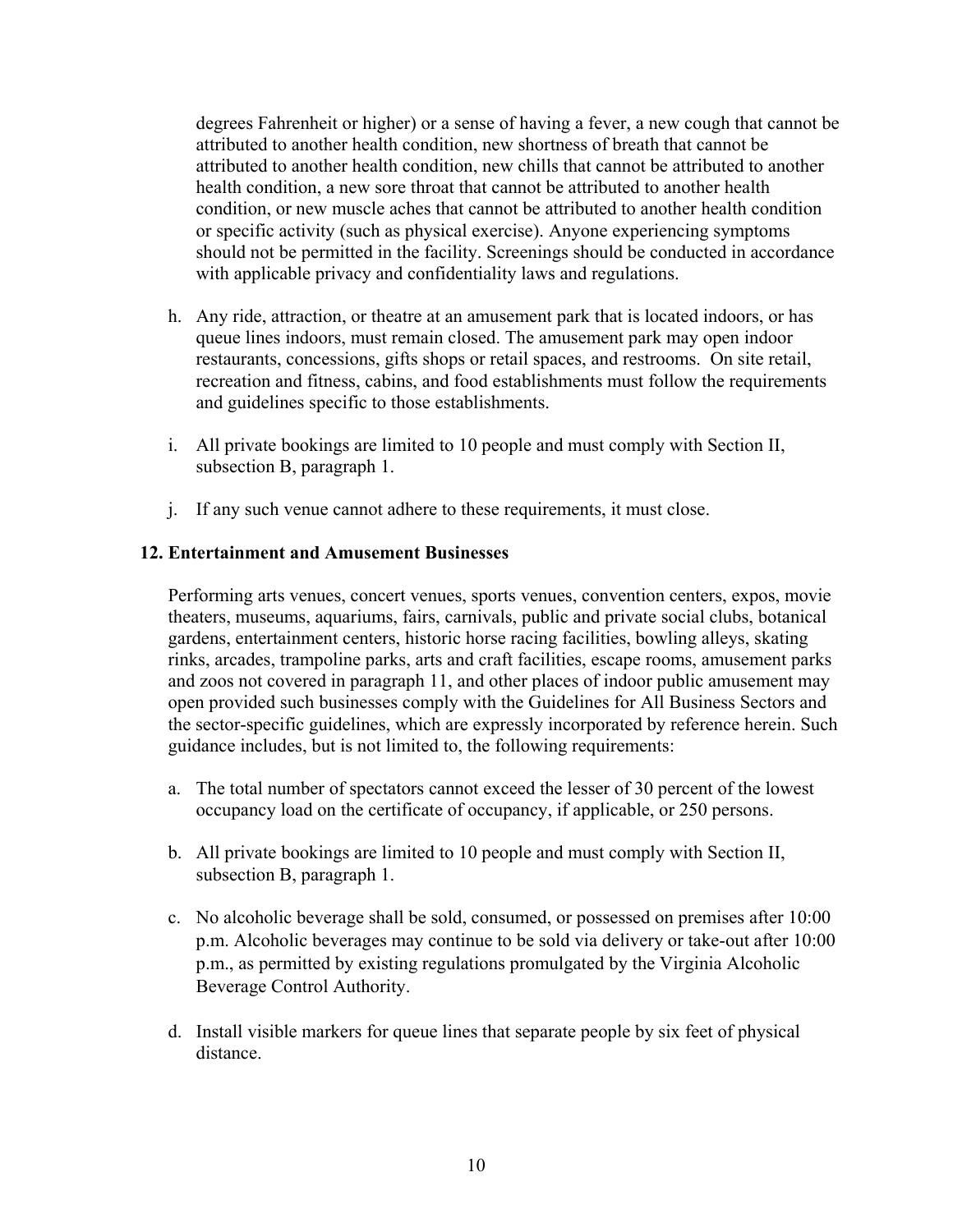- e. Create a guest flow plan of modified queue lines into and within the facility. Determine areas likely to become bottlenecks or pinch points and adjust guest flow accordingly.
- f. Require ten feet of physical distancing between parties at all establishments with physical activity, singing, or cheering; six feet of physical distancing is required in other venues.
- g. If interactive exhibits are in service, post signage to discourage congregating and encourage the use of hand sanitizer. Provide hand sanitizer stations around any interactive exhibits. Discontinue any interactive exhibits that pose a risk for children to place items in their mouths.
- h. Practice routine cleaning and disinfection of high contact areas and hard surfaces, including check out stations and payment pads, store entrance push/pull pads, door knobs/handles, dining tables/chairs, light switches, handrails, restrooms, guest lockers, floors, and equipment.
- i. Where possible, install plexiglass barriers in front of commonly used point-of-sale or guest service stations.
- j. Employees are required to wear face coverings over their nose and mouth while working at their place of employment.
- k. Patrons must wear face coverings over their nose and mouth in accordance with Section III.
- l. Businesses must promote frequent and thorough hand washing, including by providing employees, customers, visitors, the general public, and other persons to the entering into place of employment with a place to wash their hands. If soap and running water are not immediately available, provide hand sanitizers.
- m. If any such business cannot adhere to these requirements, it must close.

#### **13. Recreational Sports**

Indoor and outdoor recreational sports activities are permitted, provided participants and organizers of recreational sports activities comply with the following requirements:

- a. For sports played indoors, spectators must be limited to 25 persons per field. For sports played outdoors, spectators are limited to two guests per player**.** The total number of spectators cannot exceed 30 percent of the occupancy load of the certificate of occupancy for the venue.
- b. Races or marathons may have up to 250 participants, provided staggered starts separate runners into groups of 25 or less.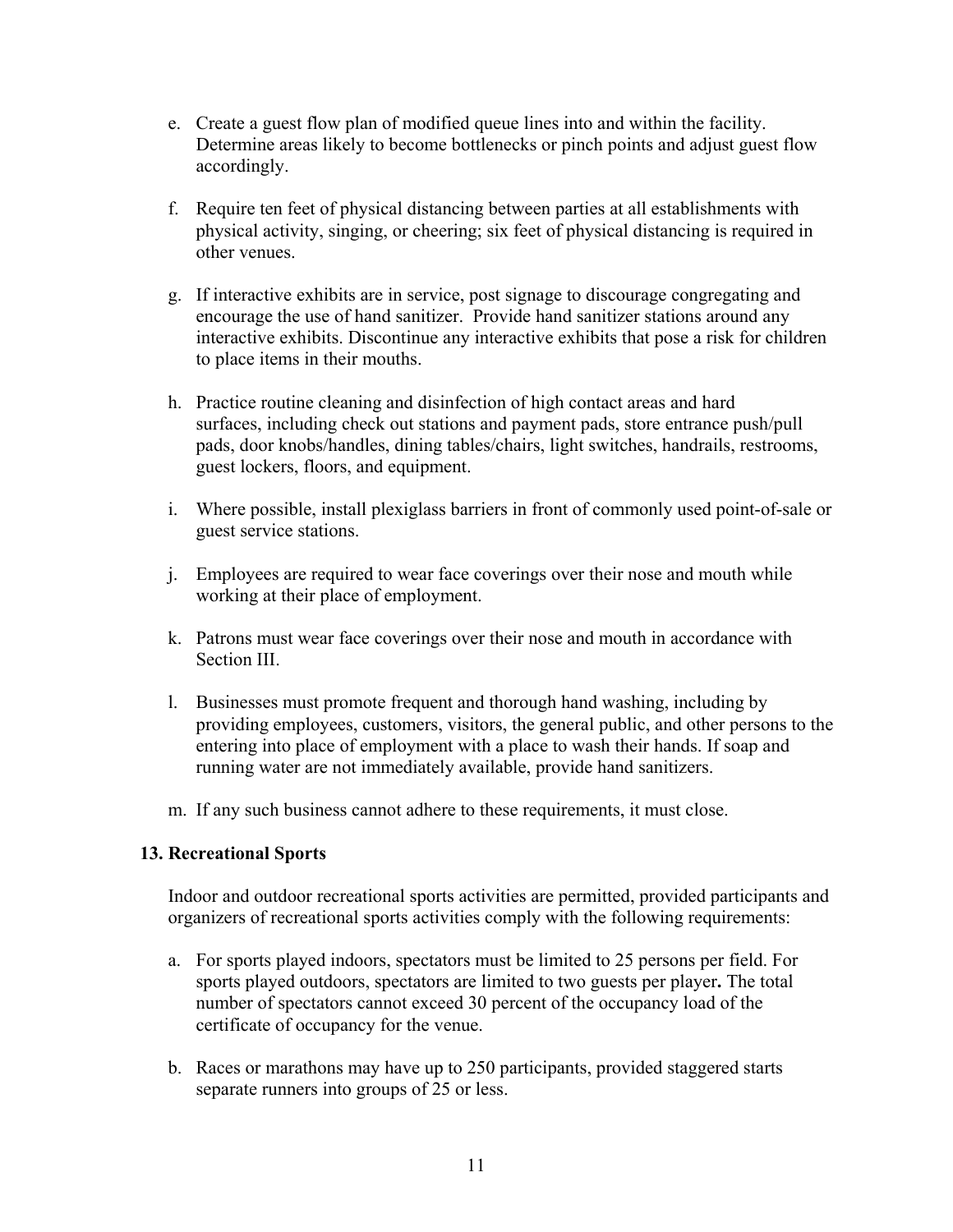- c. Conduct screening of coaches, officials, staff, and players for COVID-19 symptoms prior to admission to the venue/facility.
- d. Employees must wear face coverings while working in their place of employment.
- e. Spectators must wear face coverings over their nose and mouth at all times.

For more information on how to reduce the risk of COVID-19 exposure and spread associated with indoor and outdoor recreational sports activities, consult the Virginia Department of Health's "Considerations for Recreational Sports" webpage, which can be found [here.](https://www.vdh.virginia.gov/coronavirus/schools-workplaces-community-locations/sports/)

#### **14. Enforcement - Business Restrictions**

- a. Guidelines for All Business Sectors and the sector-specific guidelines appear [here.](https://www.governor.virginia.gov/media/governorvirginiagov/governor-of-virginia/pdf/Forward-Virginia-Phase-Three-Guidelines-December-2020.pdf)
- b. The Virginia Department of Health and the Virginia Alcoholic Beverage Control Authority shall have authority to enforce section II, subsection A of this Order. Any willful violation or refusal, failure, or neglect to comply with this Order, issued pursuant to § 32.1-13 of the *Code of Virginia*, is punishable as a Class 1 misdemeanor pursuant to § 32.1-27 of the *Code of Virginia*. The State Health Commissioner may also seek injunctive relief in circuit court for violation of this Order, pursuant to § 32.1-27 of the *Code of Virginia*.
- c. In addition, any agency with regulatory authority over a business listed in section II, subsection A, including but not limited to the Virginia Department of Labor and Industry, pursuant to § 40.1-51.1 of the *Code of Virginia*, the Department of Professional and Occupational Regulation, pursuant to 18 [Va.](https://law.lis.virginia.gov/admincode/title18/agency41/chapter20/section280/) Admin Code § 41-20- 280, and the Virginia Department of Agriculture and Consumer Services, pursuant to § 3.2-5106 of the *Code of Virginia,* or any other law applicable to these agencies, may enforce this Order as to that business.

## **B. OTHER RESTRICTIONS**

# 1. **All Public and Private In-Person Gatherings**

All public and private in-person gatherings of more than 10 individuals who do not live in the same residence are prohibited. A "gathering" includes, but is not limited to, parties, celebrations, or other social events, whether they occur indoors or outdoors. The presence of more than 10 individuals performing functions of their employment or assembled in an educational instructional setting is not a "gathering." The presence of more than 10 individuals in a particular location, such as a park, or retail business is not a "gathering" as long as individuals do not congregate. This restriction does not apply to the gathering of Family members, as defined in section II, subsection D, paragraph 2 living in the same residence.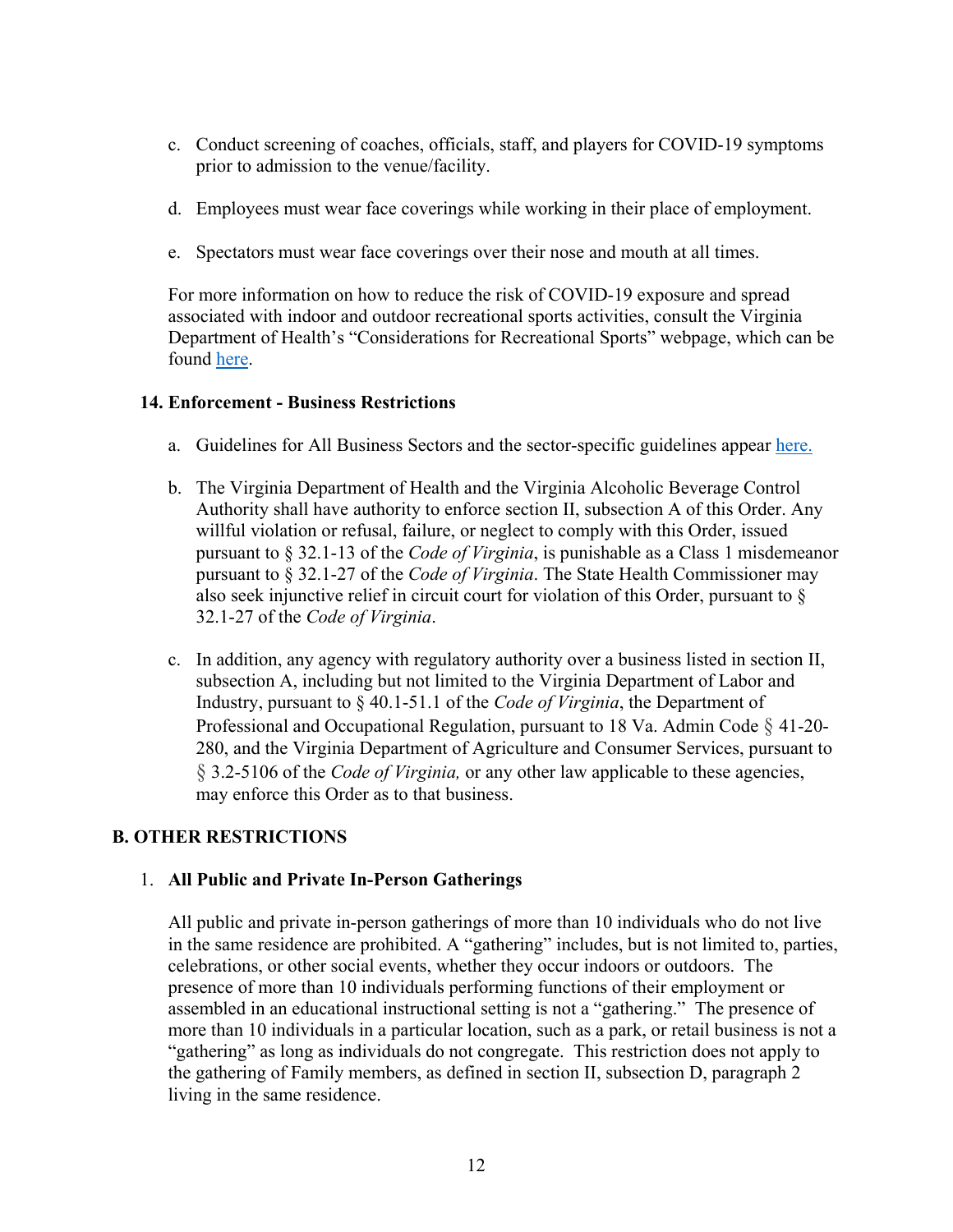Subject to the following requirements, this restriction shall not bar individuals from attending religious services or assembling for educational instruction with more than 10 people provided:

- a. Individuals assembled for educational instruction adhere to the applicable physical distancing and sanitization plan and guidelines of the relevant governing body or educational institution;
- b. Individuals attending religious services:
	- i. Practice proper physical distancing at all times.
	- ii. Mark seating and common areas where attendees may congregate in six-foot increments to maintain physical distancing.
	- iii. Ensure that any items used to distribute food or beverages either should be disposable or washed or cleaned between uses between individuals who are not Family members.
	- iv. Conduct routine cleaning and disinfection of frequently-contacted surfaces prior to and following any religious service.
	- v. Post signage at the entrance that states that no one with a fever or symptoms of COVID-19 is permitted to participate in the religious service.
	- vi. Post signage to provide public health reminders regarding physical distancing, gatherings, options for high risk individuals, and staying home if sick.
	- vii. Individuals attending religious services must wear face coverings in accordance with Section III below.
	- viii.If religious services cannot be conducted in compliance with the above requirements, they must not be held in-person.

Further, any social gathering held in connection with a religious service is subject to the public and private in-person gatherings restriction in Section II, subsection B, paragraph 1. Additional suggested guidance can be found [here.](https://www.governor.virginia.gov/media/governorvirginiagov/governor-of-virginia/pdf/Forward-Virginia-Phase-Three-Guidelines-December-2020.pdf)

#### 2. **Institutions of Higher Education**

Institutions of higher education shall comply with all applicable requirements under the Phased Guidance of Virginia Forward and the "Guidelines for All Business Sectors." Any postsecondary provider offering vocational training in a profession regulated by a Virginia state agency/board must also comply with any sector-specific guidelines relevant to that profession to the extent possible under the regulatory training requirements. Such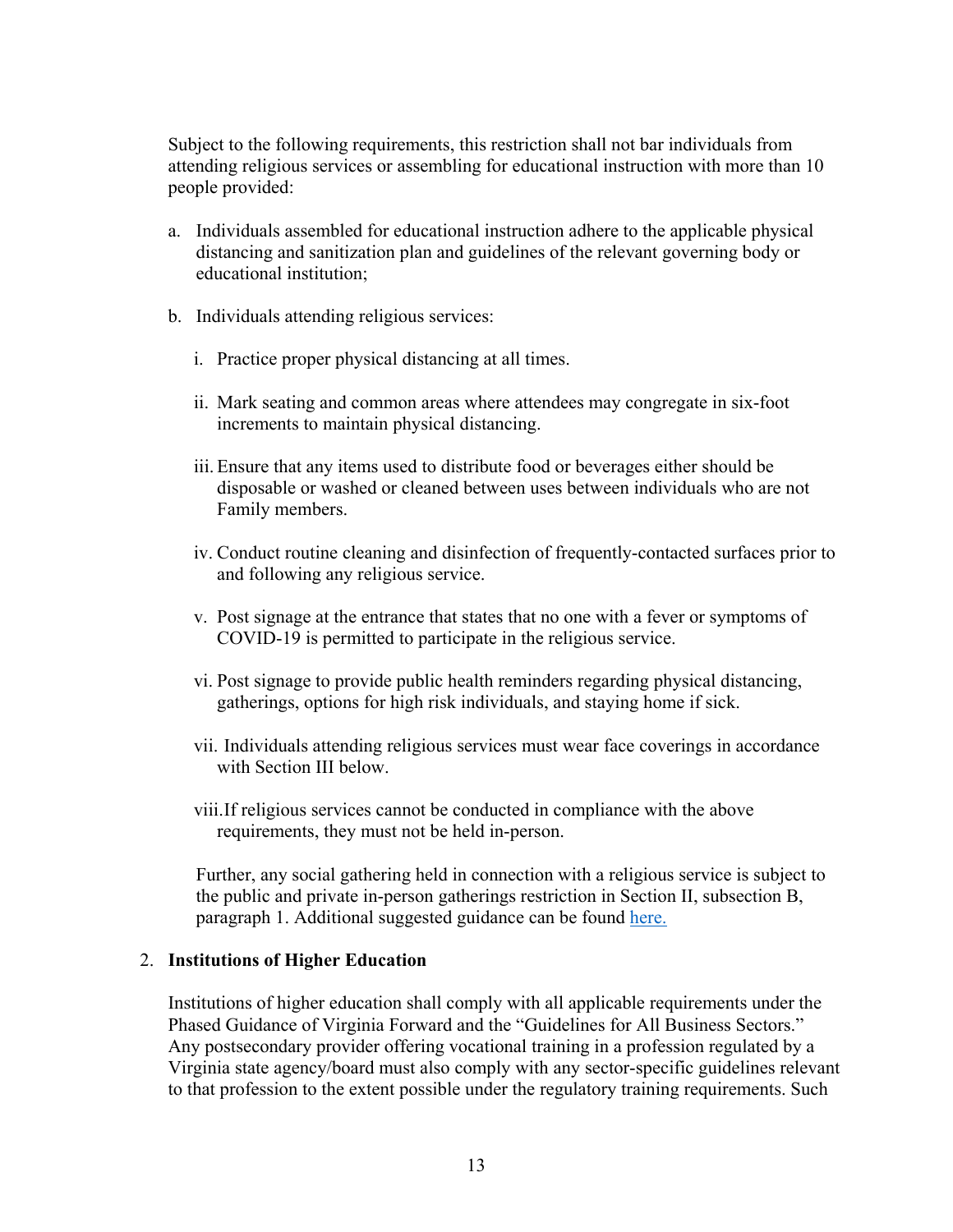professions may include, but are not necessarily limited to: aesthetician, barber, cosmetologist, massage therapist, nail technician, and practical nurse.

#### 3. **Overnight Summer Camps**

Overnight services of summer camps, as defined in § 35.1-1 of the *Code of Virginia*, must remain closed.

#### 4. **Enforcement – Other Restrictions**

Violations of section II, subsection B, paragraphs 1 and 3 of this Order shall be a Class 1 misdemeanor pursuant to § 44-146.17 of the *Code of Virginia*. Any law enforcement officer as defined in § 9.1-101 of the *Code of Virginia* including the Virginia Department of State Police may enforce these restrictions.

# **C. REQUIREMENTS FOR ESSENTIAL RETAIL BUSINESSES**

#### **1. Essential Retail Businesses**

Essential retail businesses as set out below may continue to remain open during their normal business hours.

- a. Grocery stores, pharmacies, and other retailers that sell food and beverage products or pharmacy products, including dollar stores, and department stores with grocery or pharmacy operations;
- b. Medical, laboratory, and vision supply retailers;
- c. Electronic retailers that sell or service cell phones, computers, tablets, and other communications technology;
- d. Automotive parts, accessories, and tire retailers as well as automotive repair facilities;
- e. Home improvement, hardware, building material, and building supply retailers;
- f. Lawn and garden equipment retailers;
- g. Beer, wine, and liquor stores;
- h. Retail functions of gas stations and convenience stores;
- i. Retail located within healthcare facilities;
- j. Banks and other financial institutions with retail functions;
- k. Pet and feed stores;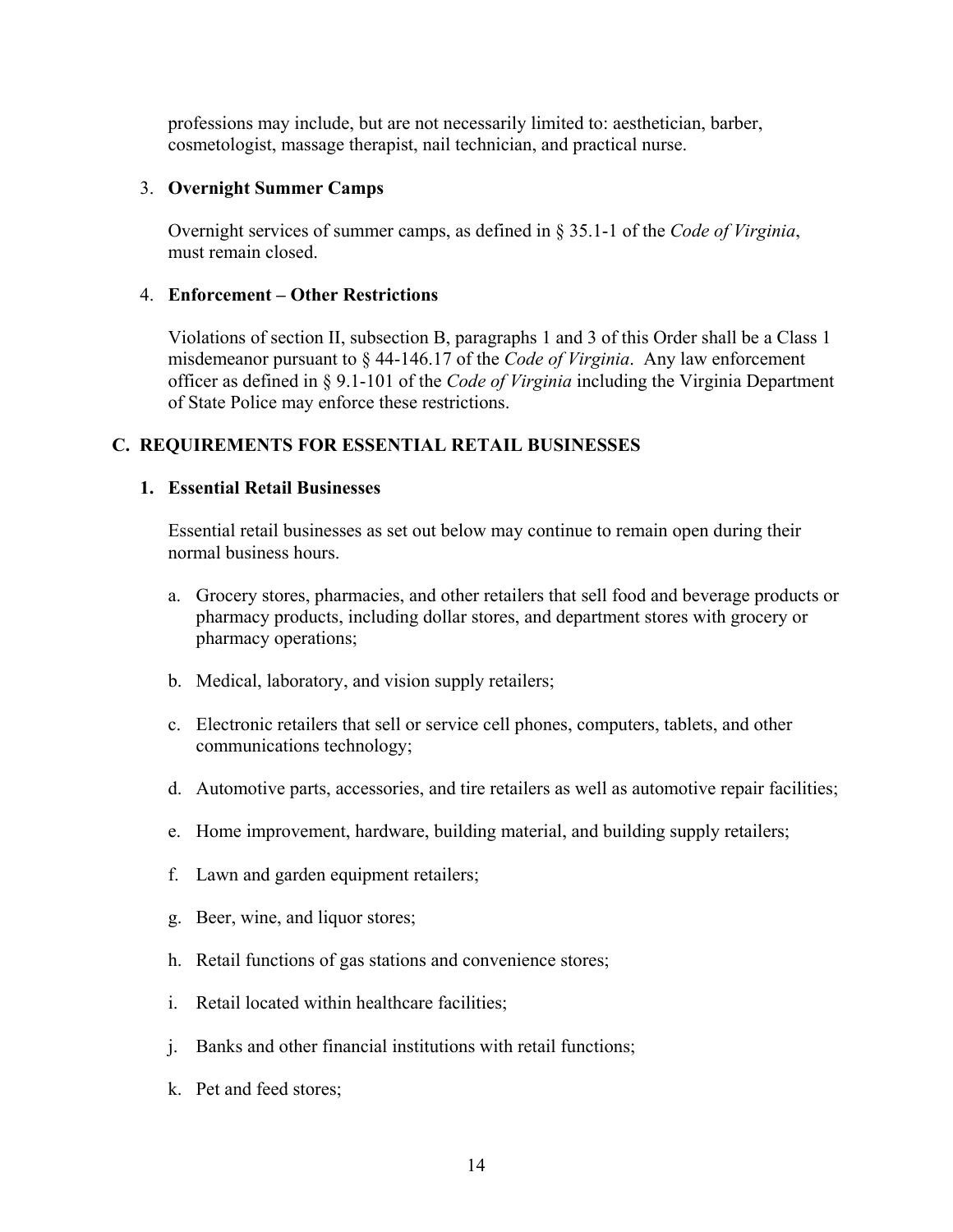- l. Printing and office supply stores; and
- m. Laundromats and dry cleaners.

Essential Retail Businesses must comply with the Guidelines for All Business Sectors expressly incorporated by reference and linked **[here.](https://www.governor.virginia.gov/media/governorvirginiagov/governor-of-virginia/pdf/Forward-Virginia-Phase-Three-Guidelines-December-2020.pdf)** Employers are required to provide face coverings to employees. If any such business cannot adhere to these requirements, it must close.

## **2. Enforcement – Essential Retail**

- a. Guidelines for All Business Sectors and the sector-specific guidelines appear [here.](https://www.governor.virginia.gov/media/governorvirginiagov/governor-of-virginia/pdf/Forward-Virginia-Phase-Three-Guidelines-December-2020.pdf)
- b. The Virginia Department of Health and the Virginia Alcoholic Beverage Control Authority shall have authority to enforce section II, subsection C of this Order. Any willful violation or refusal, failure, or neglect to comply with this Order, issued pursuant to § 32.1-13 of the *Code of Virginia*, is punishable as a Class 1 misdemeanor pursuant to § 32.1-27 of the *Code of Virginia*. The State Health Commissioner may also seek injunctive relief in circuit court for violation of this Order, pursuant to § 32.1-27 of the *Code of Virginia*.
- c. In addition, any agency with regulatory authority over a business listed in section II, subsection C, including but not limited to the Virginia Department of Labor and Industry, pursuant to § 40.1-51.1 of the *Code of Virginia*, the Department of Professional and Occupational Regulation, pursuant to 18 [Va.](https://law.lis.virginia.gov/admincode/title18/agency41/chapter20/section280/) Admin Code § 41-20- 280, and the Virginia Department of Agriculture and Consumer Services, pursuant to § 3.2-5106 of the *Code of Virginia* or any other law applicable to these agencies, shall have authority to enforce section II, subsection C of this Order as to that business.

## **D. CONTINUED GUIDANCE AND DIRECTION**

#### **1. State Agencies**

All relevant state agencies shall continue to work with all housing partners to execute strategies to protect the health, safety, and well-being of Virginians experiencing homelessness during this pandemic and to assist Virginians in avoiding evictions or foreclosures.

## **2. Family Members**

"Family members" include blood relations, adopted, step, and foster relations, as well as all individuals residing in the same household or visiting such household pursuant to a child custody arrangement or order. Family members are not required to maintain physical distancing while in their homes.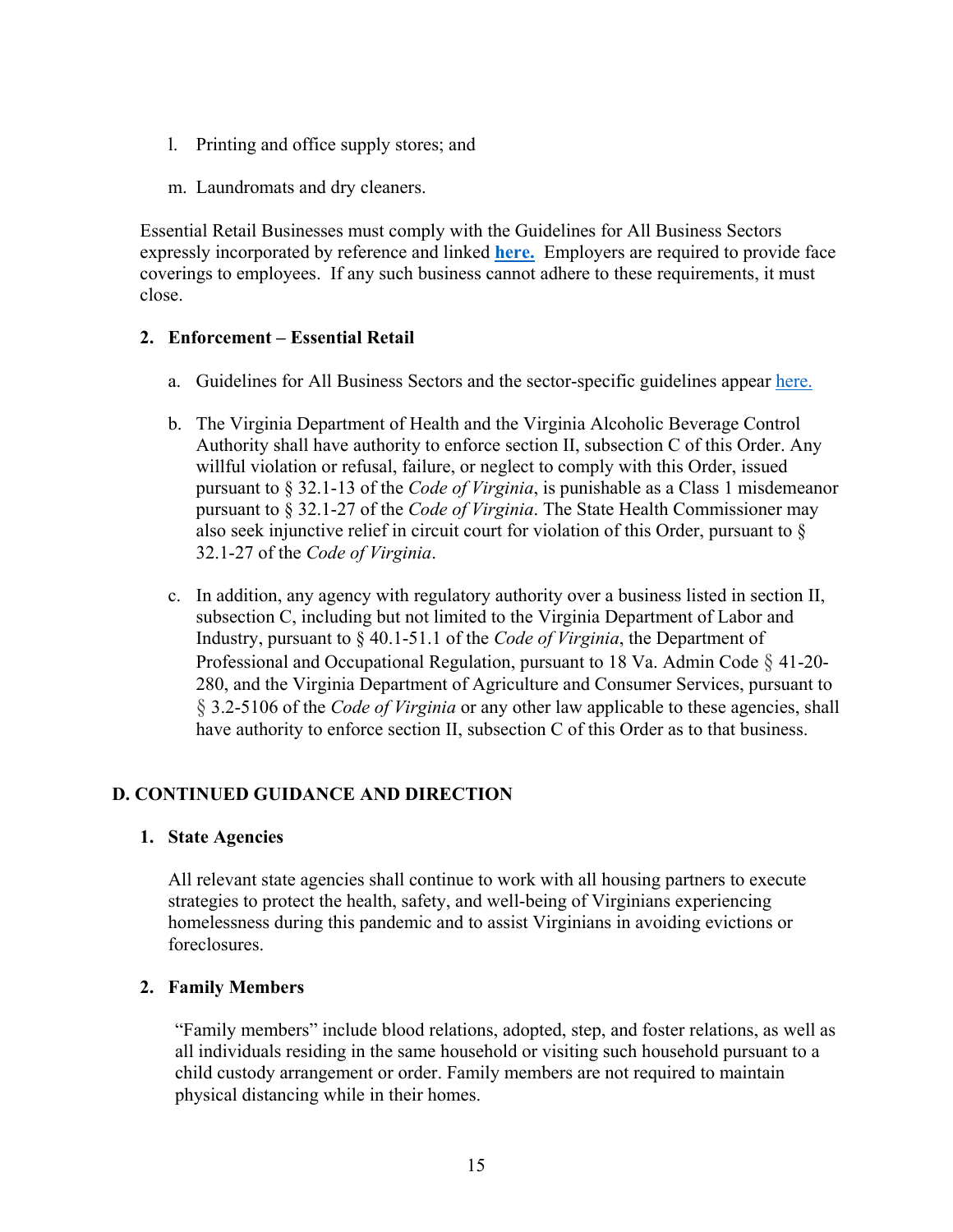## **3. Exceptions**

With the exception of Section III below, nothing in the Order shall limit:

- a. The provision of health care or medical services;
- b. Access to essential services for low-income residents, such as food banks;
- c. The operations of the media;
- d. Law enforcement agencies; or
- e. The operation of government.

# **III. REQUIREMENT TO WEAR FACE COVERING**

#### **A. Face Coverings Required - Indoors**

- 1. All individuals in the Commonwealth aged five and older must cover their mouth and nose with a face covering, as described and recommended by the CDC, if they are in an indoor setting shared by others. This requirement applies to state and local government settings, train stations, bus stations, and intrastate public transportation, including buses, rideshares, trains, taxis, and cars for hire, as well as any waiting or congregating areas associated with boarding public transportation. This requirement shall not apply in any area under federal jurisdiction or control.
- 2. This restriction does not apply to persons inside their personal residence.
- 3. Individuals may remove face coverings to participate in a religious ritual.

#### **B. Face Coverings Required - Outdoors**

All individuals in the Commonwealth aged five and older must cover their mouth and nose with a face covering, as described and recommended by the CDC, when outdoors and unable to maintain at least six feet of physical distance from other individuals who are not Family members.

#### **C. Face Coverings Required - Employees**

All employees of all businesses listed in section II, subsections A and C shall wear a face covering while working at their place of employment.

## **D. Face Coverings - Enforcement**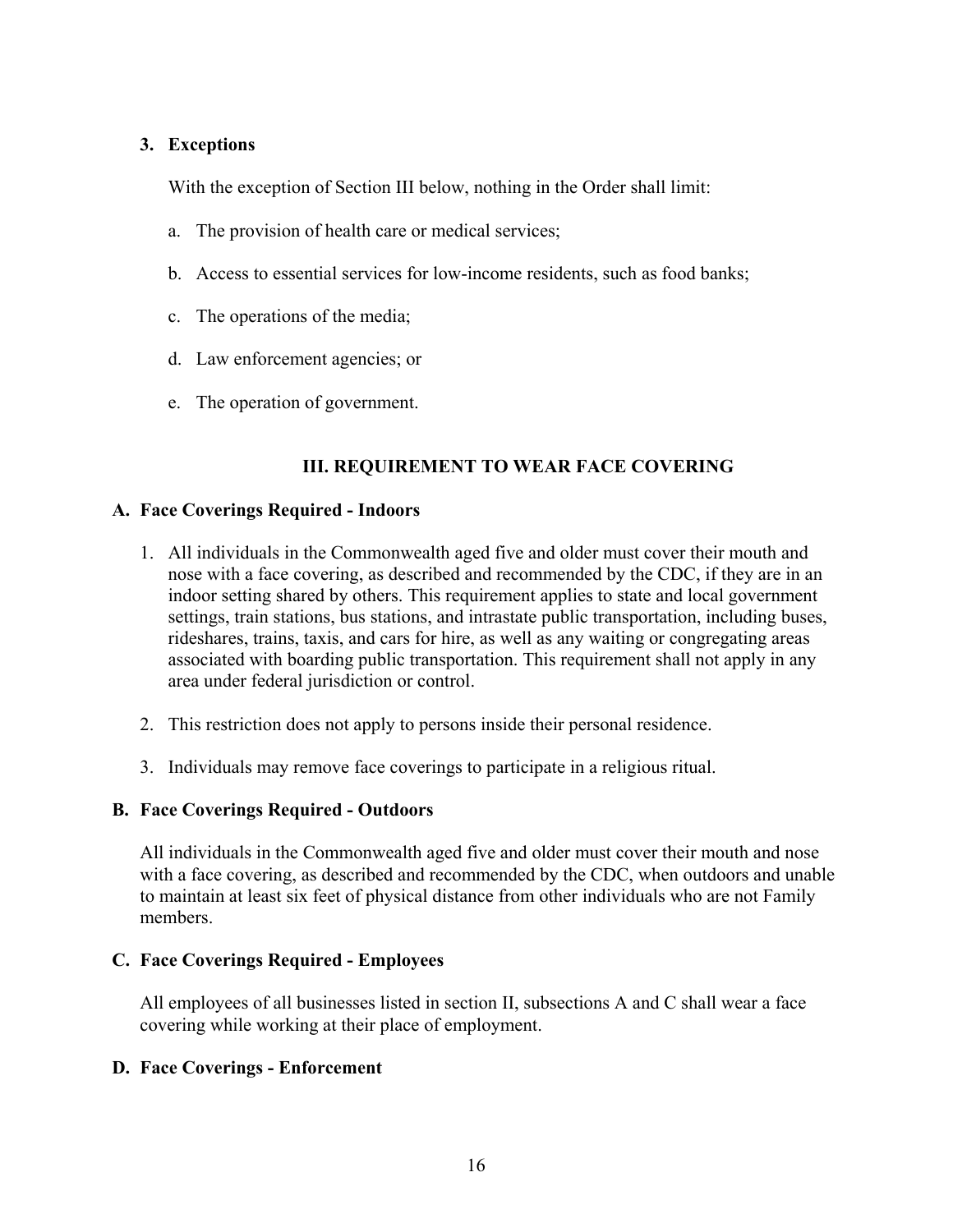- **1.** The Virginia Department of Health shall have authority to enforce section III of this Order. The State Health Commissioner may also seek injunctive relief in circuit court for violation of this Order, pursuant to § 32.1-27 of the *Code of Virginia*. Any willful violation or refusal, failure, or neglect to comply with this Order, issued pursuant to § 32.1-13 of the *Code of Virginia*, is punishable as a Class 1 misdemeanor pursuant to § 32.1-27 of the *Code of Virginia*.
- 2. In addition, any agency with regulatory authority over a business listed in section III, including but not limited to the Virginia Department of Labor and Industry, pursuant to § 40.1-51.1 of the *Code of Virginia,* the Department of Professional and Occupational Regulation, pursuant to 18 [Va.](https://law.lis.virginia.gov/admincode/title18/agency41/chapter20/section280/) Admin Code § 41-20-280, the Virginia Department of Agriculture and Consumer Services, pursuant to § 3.2-5106 of the *Code of Virginia* or any other law applicable to these agencies, shall have authority to enforce section III of this Order as to that business.
- 3. Violations of section III, subsection A of this Order shall be a Class 1 misdemeanor pursuant to § 44-146.17 of the *Code of Virginia* and enforceable by the Virginia Alcoholic Beverage Control Authority.
- 4. No minor shall be subject to criminal penalty for failure to wear a face covering. Adults accompanying minors should use the adult's best judgment with respect to placing face coverings on a minor between the ages of two through four while inside the public areas noted above. Adults accompanying minors age five through 18 shall use reasonable efforts to prompt the minor to wear face coverings while inside the public areas noted above.
- 5. Medical-grade masks and personal protective equipment should be reserved for medical personnel. The use of cloth face coverings does not replace the need to maintain six feet of physical social distancing, clean and disinfect frequently touched surfaces routinely in all public settings, stay home when sick, and practice frequent handwashing.

## **E. Face Covering - Exceptions**

The requirement to wear a face covering does not apply to the following:

- 1. While eating or drinking;
- 2. Individuals exercising or using exercise equipment;
- 3. Any person who is playing a musical instrument when wearing a mask or face covering would inhibit the playing of the instrument (e.g. wind instrument) so long as at least 10 feet of physical distancing can be maintained from other persons, whether the rehearsal or performance is indoors or outdoors;
- 4. Any person who has trouble breathing, or is unconscious, incapacitated, or otherwise unable to remove the face covering without assistance;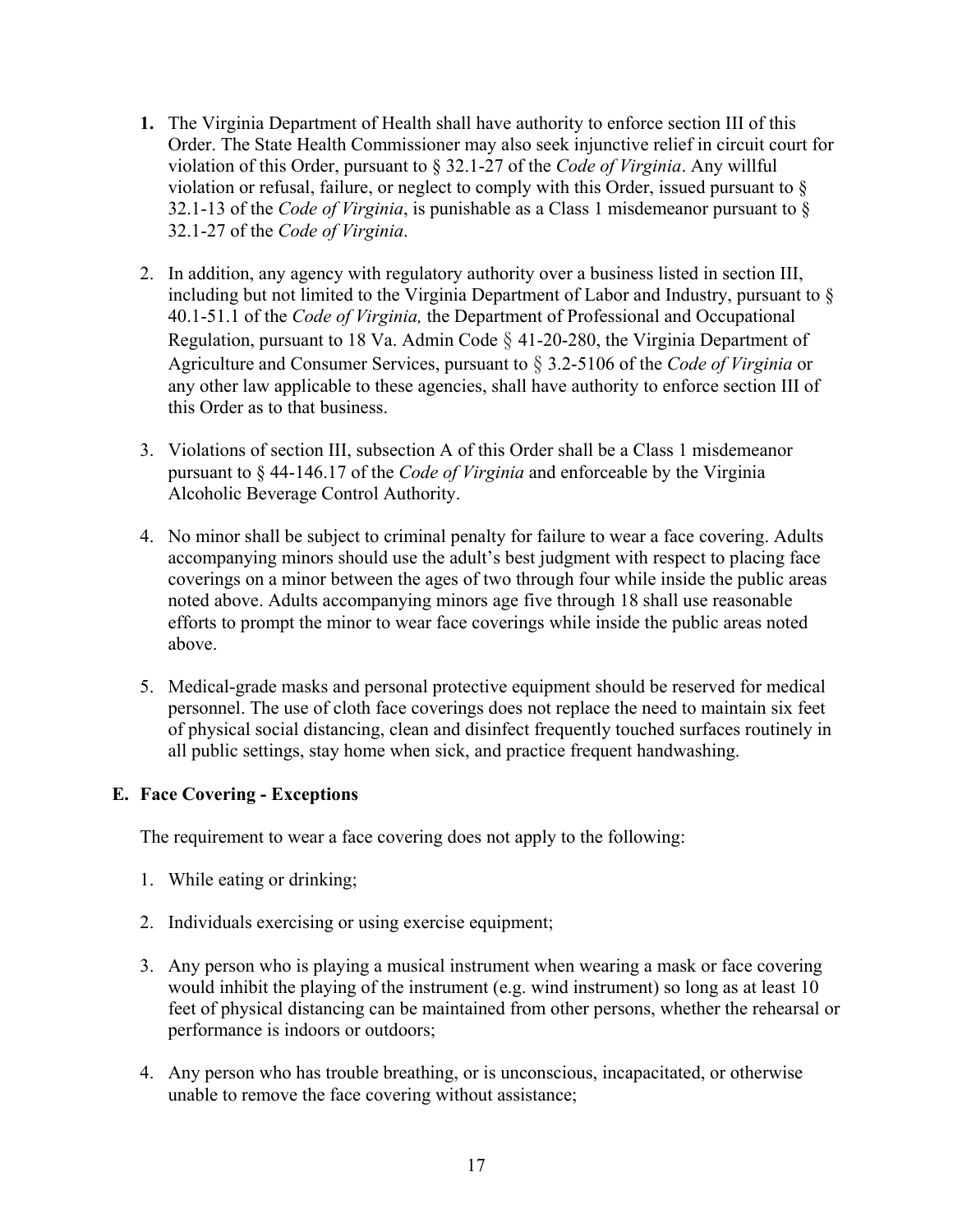- 5. Any person seeking to communicate with the hearing impaired and for which the mouth needs to be visible;
- 6. When temporary removal of the face covering is necessary to secure government or medical services;
- 7. Persons with health conditions or disabilities that prohibit wearing a face covering. Nothing in this Order shall require the use of a face covering by any person for whom doing so would be contrary to his or her health or safety because of a medical condition. Adaptations and alternatives for individuals with health conditions or disabilities should be considered whenever possible to increase the feasibility of wearing a mask or to reduce the risk of COVID-19 spreading if it is not possible to wear one.

Any person who declines to wear a face covering because of a medical condition shall not be required to produce or carry medical documentation verifying the stated condition nor shall the person be required to identify the precise underlying medical condition.

## **F. Face Coverings - Waiver**

The waiver of § 18.2-422 of the *Code of Virginia* is continued, so as to allow the wearing of a medical mask, respirator, or any other protective face covering for the purpose of facilitating the protection of one's personal health in response to the COVID-19 public health emergency declared by the State Health Commissioner on February 7, 2020, and reflected in Amended Executive Order 51 (2020) declaring a state of emergency in the Commonwealth. Amended Executive Order 51 (2020) remains so amended. This waiver is effective as of March 12, 2020 and will remain in effect until 11:59 p.m. on March 12, 2021, unless amended or rescinded by further executive order.

## **IV. ADDITIONAL PROVISIONS**

## **A. Construction with the Emergency Temporary Standard "Infectious Disease Prevention: SARS-CoV-2 Virus That Causes COVID-19"**

Where the Emergency Temporary Standard "Infectious Disease Prevention: SARS-CoV-2 Virus That Causes COVID-19" adopted by the Safety and Health Codes Board of the Virginia Department of Labor and Industry pursuant to 16 Va. Admin. Code §§ 25-60-20 and 25-60-30 conflicts with requirements and guidelines applicable to businesses in this Order, this Order shall govern.

#### **B. Expiration of Executive Orders**

First Amended Executive Order 63, Order of Public Health Emergency Five (2020) and Sixth Amended Executive Order 67, Order of Public Health Emergency Seven (2020) will expire at 11:59 p.m., Sunday, December 13, 2020.